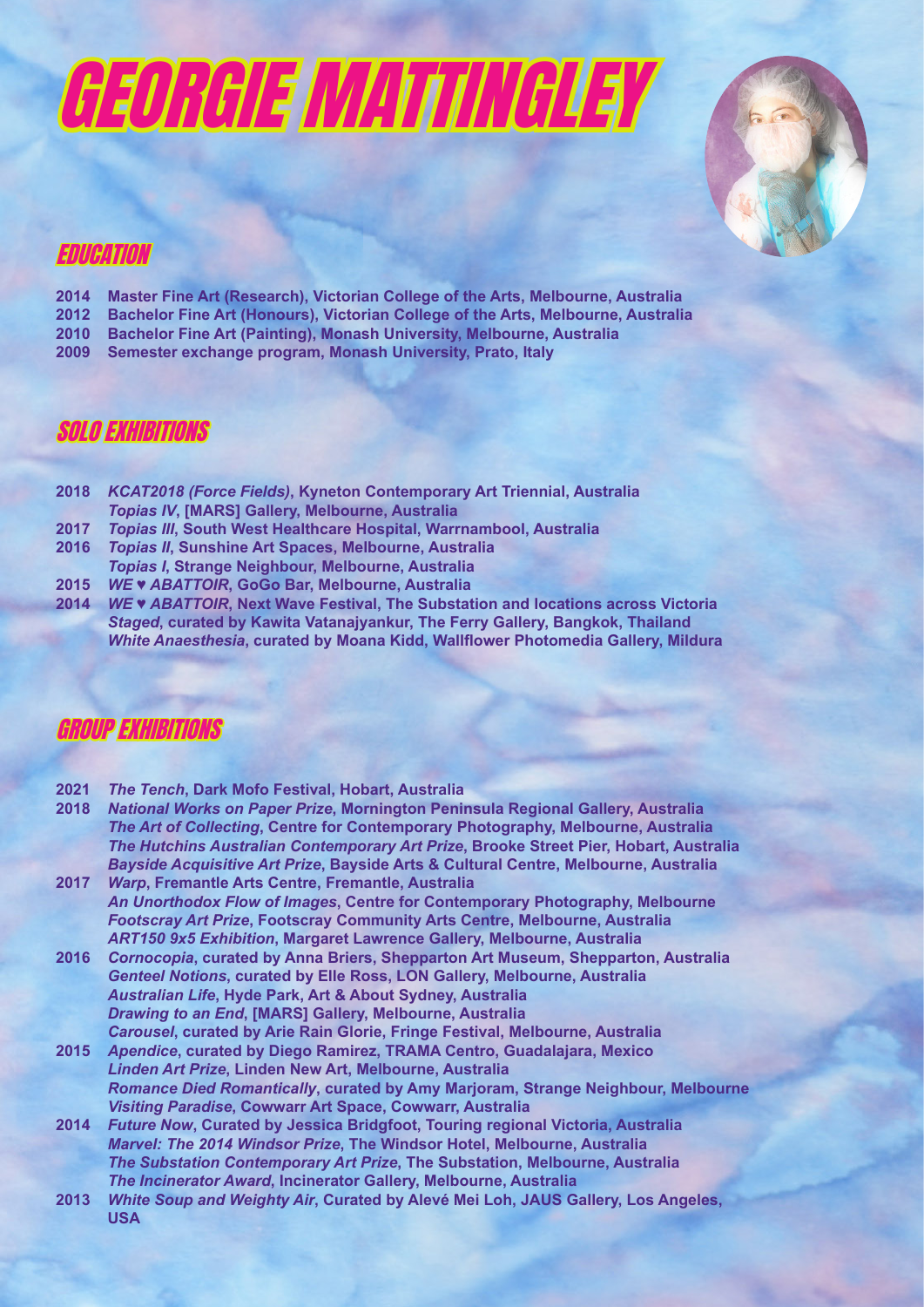# GEORGIE MATTINGLEY



# RESIDENCIES + PROGRAMS

- **2021 International Art Space Residency [ part 1 ], Goldfields Art Centre, Kalgoorlie-Boulder**
- **2017 Artist in Residence, Bupa Aged Care Kyneton**
- **2016 Artists in Schools Program, Boronia West Primary School, funded by Creative Victoria**
- **2015 EmbedED Artist Residency, South West Healthcare ED, Warrnambool**
- **2015 Studio Residency, Cowwarr Art Space, Cowwarr, Victoria**
- **2014 Mentorship with Ivan Durrant (ongoing)**
- **2013 Kickstart Development Program, Next Wave, Melbourne, Australia**
- **2011 Studio Residency, Space118, Mumbai, India**

### GRANTS + AWARDS

- **2018 Bayside Local Art Prize**
- **Judges' Commendation, Hutchins Australian Contemporary Art Prize 2017 Touring Victoria Grant, through Creative Victoria Project Development Grant, Australia Council for the Arts**
- **Australian Artists' Grant, National Association of the Visual Arts**
- **2015 Graduate Mentorship Scholarship, Melbourne University & Arts Victoria**
- **2014 JUMP Mentoring, Australia Council for the Arts National Gallery of Victoria Women's Association Award**
- **2013 Australian Postgraduate Award Kickstart Funding, Next Wave**
- **2012 Sterling Collective Award**

## PRESENTATIONS + PUBLICATIONS

- **2019** *Force Fields: Art, Architecture and Audience***, Kyneton Contemporary Inc. , pp. 36 49**
- **2018** *Art, Work & Value***, Panel discussion for KCAT2018, Kyneton Contemporary Inc. , 14 April**
- **2017** *Topias III***, designed by Lovelock Studio, published in collaboration with South West Healthcare** *Art Bites: Shock Art***, ABC i view, Produced by Periscope Pictures , episode 5** *Breakfast with Jeremy Lee***, ABC South West Victoria Radio, 20 September**
- **2014** *Rebellion and Tomorrow***, Next Wave Festival, The Wheelers Centre, 29 April** *Interview with Peter Singer***, assisted by Daniel Santangeli and Dave Slezwick, recording for the Next Wave Festival**
- **2014** *The Ethics of Love and Slaughter***, New Grand Narrative, Next Wave Magazine, p 18-20** *A vegetarian in the slaughterhouse***, The Age, 27 April 2014, p 26** *Finding Beauty in the Abattoir***, The Meatworker, AMIEU Victorian Branch (Oct. ed.), p. 18** *Beauty and the abattoir: viewing industrial slaughter through the lens of beauty***, Melbourne University - School of Art**
- **2013** *The Politicians Have Lost Us: Art, Apathy and Hope***, Breakfast Club, The Wheelers Centre, 3 July** *White Anaesthesia***, Life, Death & Bureaucracy, Excerpt Magazine, Issue 6 (Dec 2013), p 34**